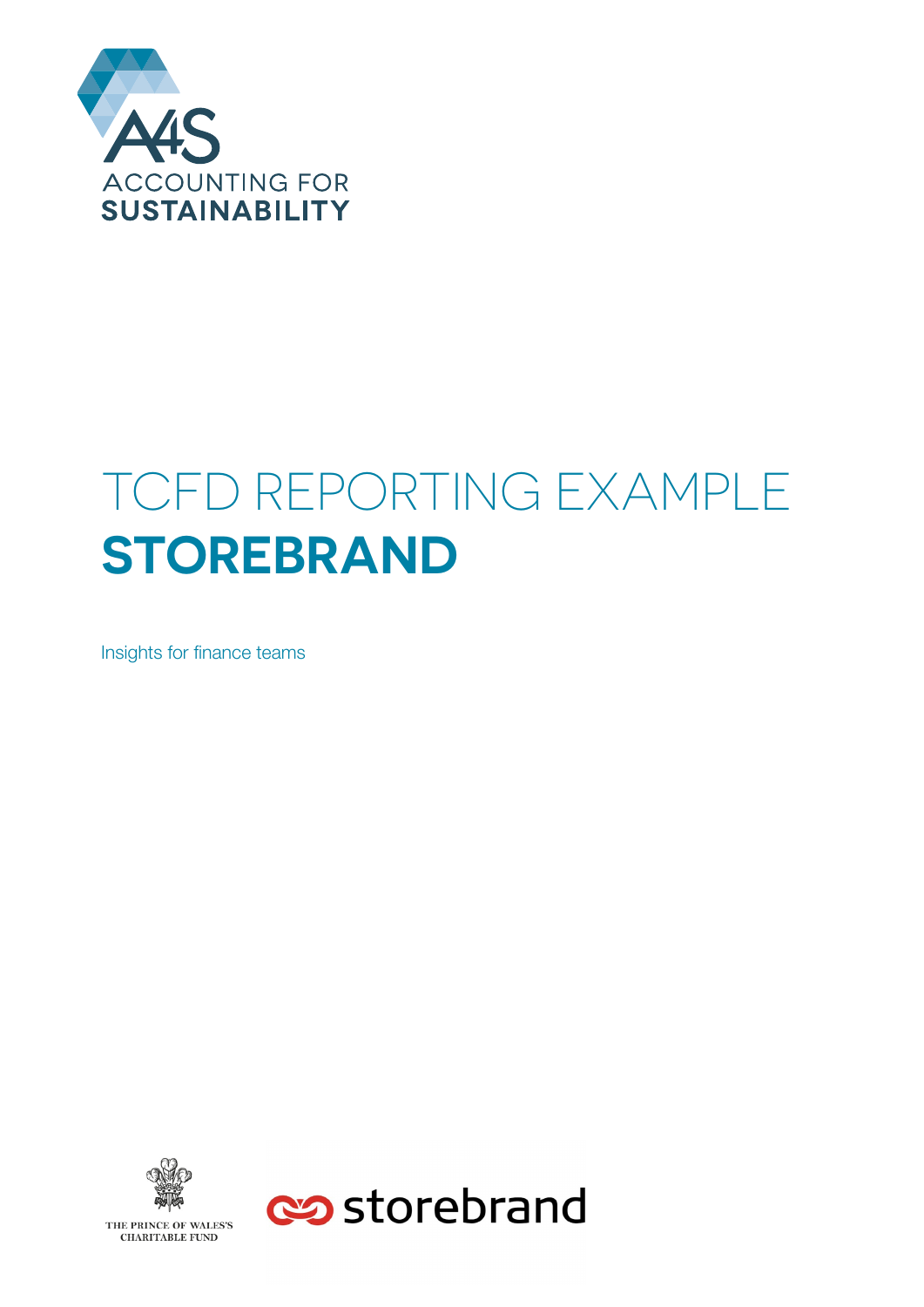## **INTRODUCTION**

This TCFD reporting example focuses on how Storebrand has reported, in accordance with the recommended disclosures on governance around climate-related risks and opportunities, the impacts of these risks and the climate-related scenarios considered.

Storebrand is a financial group, headquartered in Oslo, Norway. It offers pension, savings, insurance and banking products to individuals, businesses and public enterprises. Storebrand is Norway's largest private asset manager with more than NOK 1,000 billion invested in more than 4,500 companies worldwide<sup>1</sup>.

In 2019, the organization committed to the TCFD recommendations, with the aim of strengthening its climate risk analysis and disclosure. Using the TCFD framework, Storebrand integrated its climate-related disclosures throughout its 2020 Annual Report. The inclusion of a TCFD Index enables user navigation of all climate-related disclosures. In addition, the chapter covering climate risks and opportunities was moved to the Director's report in the 2020 Annual Report, to clarify that management of climate risks and opportunities is part of the board's responsibility.

Storebrand's CFO, Lars Løddesøl, sees a clear value in consistent climate risk reporting through a common, widely accepted framework for climate risk disclosures:



"When integrating the recommendations from the TCFD you need to ask yourself how your company will create value and make money in a decarbonized world. In this sense, the TCFD recommendations become a strategically important tool for creating the necessary change in the individual company and, if used properly, it can be a powerful tool for engaging top management and the board in strategic decisions for the company. As a result of including climate risk in our risk review with the board, we have had some really interesting strategic discussions regarding climate change and related risks and opportunities.

From an investor's point of view, it is crucial to have transparent and good reporting on climate issues. We need this to make assessments of future earnings and risks in the individual company. For the companies that fail to adjust, there is great financial risk involved - both for the company itself and for us as investors. The demand for better data is coming from investors all around the world - and if everyone reports using the same standards, such as integrating the recommendations from the TCFD, this work will be easier and more accessible to everyone.

If you haven't started yet, I would strongly urge you to do so. Through our collaborative work in the Nordic CEOs for a Sustainable Future network, we wrote a white paper called "Climate Risk Management, a [guide to getting started"](https://www.telenor.com/wp-content/uploads/2021/05/Climate-risk-management-A-guide-to-getting-started.pdf) this year.

The guide is based on the members experiences on how to get started with implementing the TCFD recommendations. I hope this white paper and TCFD reporting example will be helpful in getting started with this work."<sup>2</sup>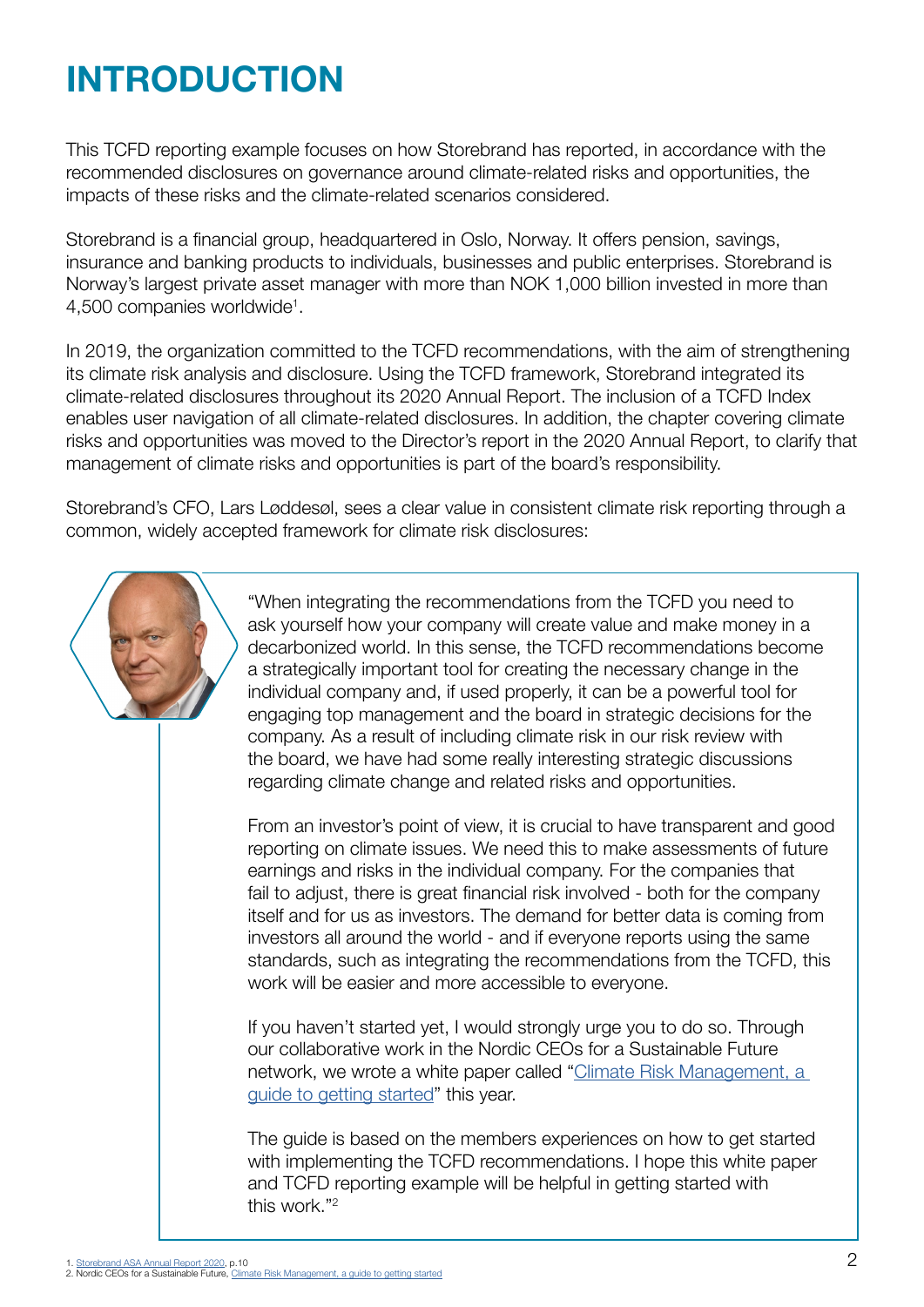This document sets out extracts of the relevant disclosures from Storebrand's 2020 Annual Report and A4S's analysis of these disclosures against the TCFD guidance. It also highlights the role of finance, and the value that finance teams can bring to the process. Additional resources can be found by clicking the links below.

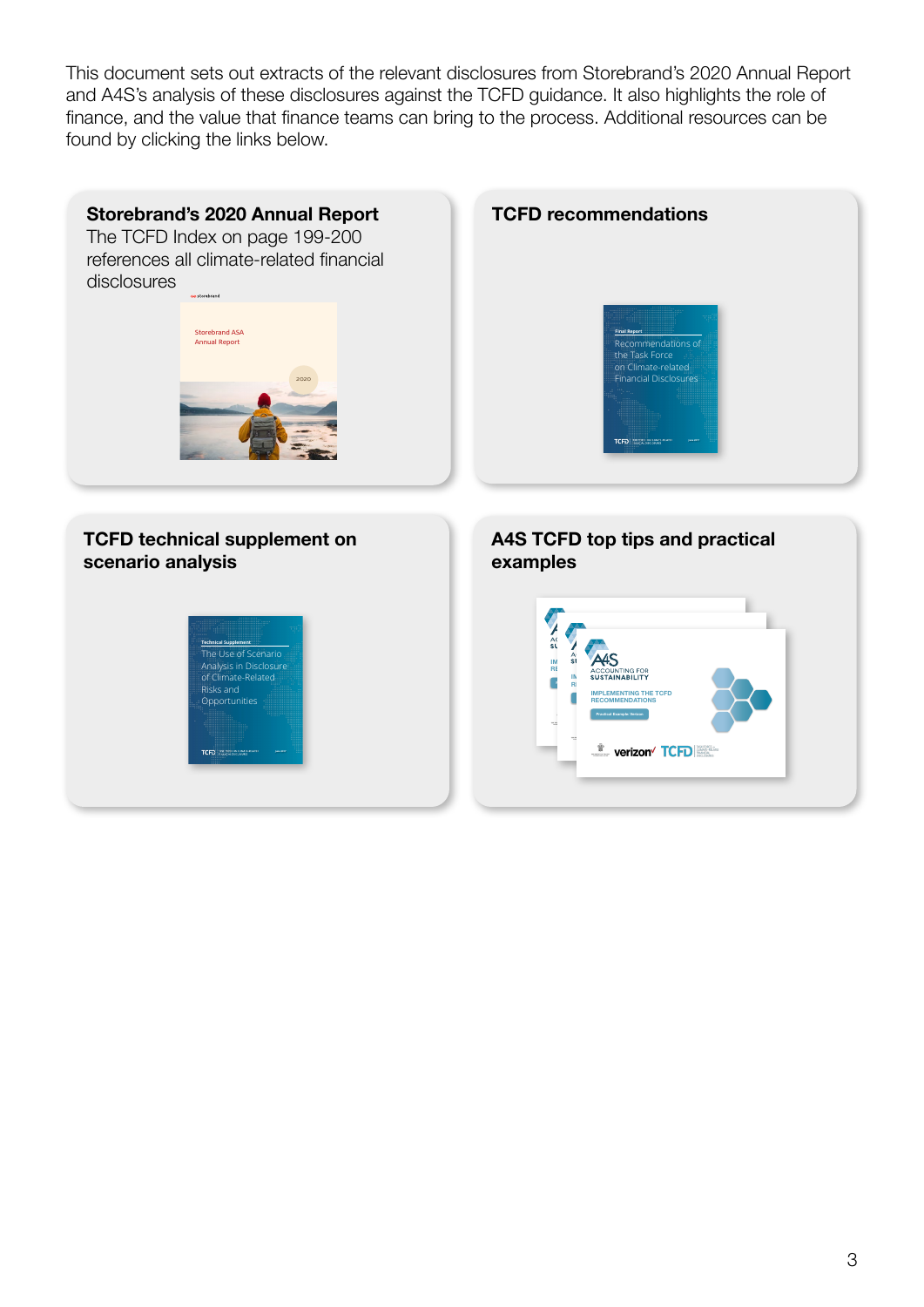## **OVERVIEW OF STOREBRAND'S TCFD COMMITMENT**

Storebrand has prominently stated its adoption of the TCFD recommendations in the 'Sustainability as a core business' section of the Annual Report. This demonstrates to investors the importance placed on implementing the recommendations. Storebrand also highlights that having sustainability-related targets and goals, and being able to communicate and report on them, are key to the success of the company.

#### **Communication and stakeholder dialogue**

We are open about our sustainability efforts and report in accordance with several leading reporting standards, including the Global Reporting Initiative (GRI), Task Force on Climate-Related Financial Disclosures (TCFD) and Carbon Disclosure Project (CDP), in line with the expectations of a number of key stakeholders. Strategic ambitions, specific goals, reporting and communication on sustainability are important success criteria in our work. In addition, we engage in international sustainability initiatives such as The Net Zero Asset Owner Alliance and Climate Action 100+ to help our customers have a future to look forward to.

Page 13 of the Annual Report

The implications of adopting the TCFD recommendations have been explained as one of the strategies for climate action in the 'Our work on sustainable investments' section of the Annual Report. The chapter explains how Storebrand engages with its investee companies to set targets in line with the Paris Agreement, and report on them in line with the TCFD recommendations. This demonstrates Storebrand's commitment and action towards the Paris Agreement.

Focusing on the highest emitters is an increasingly important focal point of climate strategy, as is the importance of engaging with these companies to ensure their carbon emissions are in line with the Paris Agreement. At Storebrand, particular focus will be placed on active ownership and engagement with the 20 portfolio companies responsible for the most significant emissions.

This will mainly be done in cooperation with other investors by partaking in initiatives such as Climate Action 100+, which engages with companies to improve climate change governance, cut emissions and strengthen climate-related financial disclosure. In addition, Storebrand began disclosing its exposure to high-emitting sectors, based on the Net Zero Asset Owner Alliance's list of high-emission sectors, in the 2020 Annual Report (page 70).



We engage with companies in the world that emit the most greenhouse gases, to reduce emissions, strengthen climate related financial reporting and improve climate management. In 2020, we worked to ensure that the companies we are invested in will set climate targets in line with the Paris Agreement and report on climate risks in accordance with the TCFD recommendations.

Page 62 of the Annual Report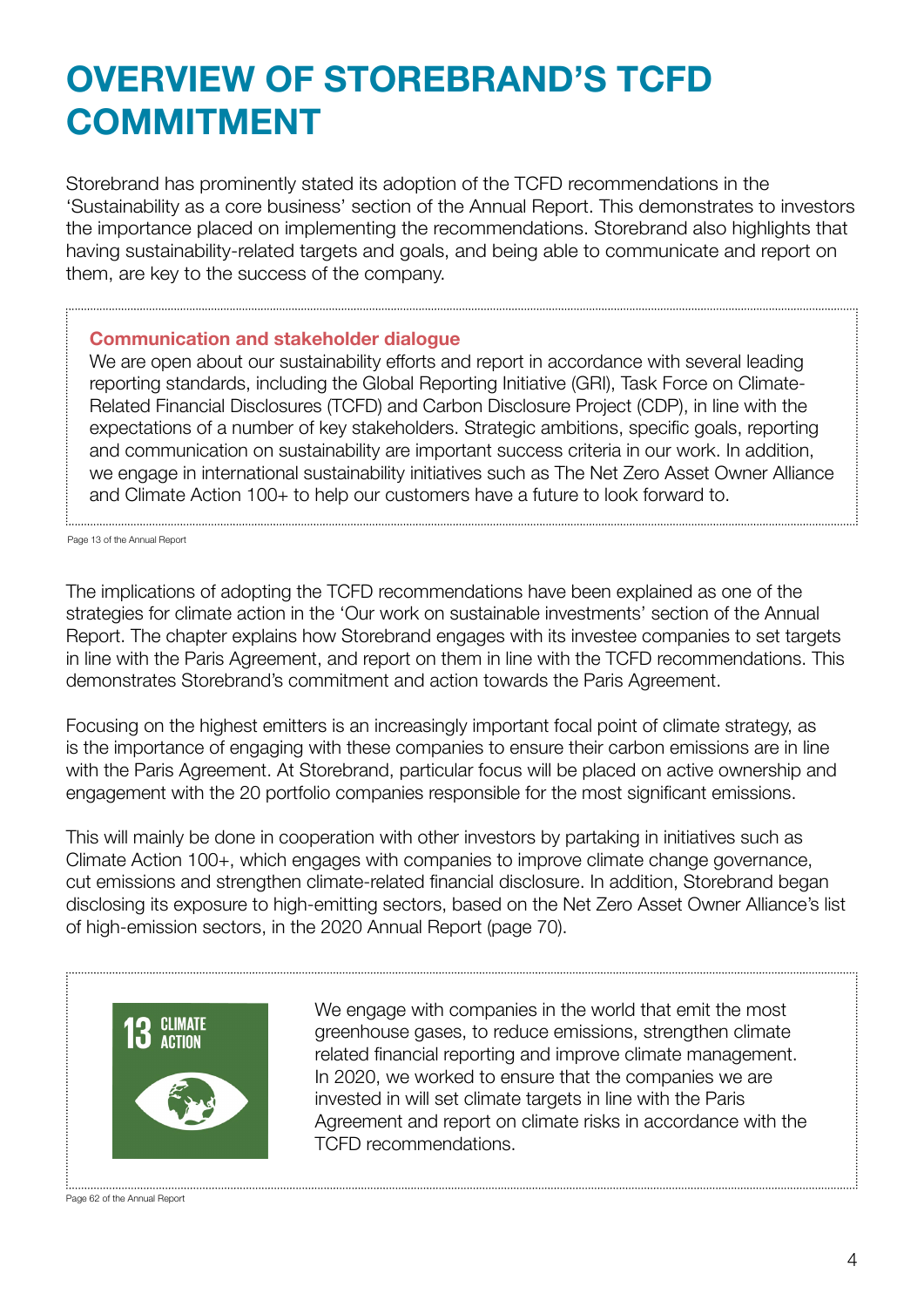### **Top tip**

Reporting examples of how climate considerations are incorporated into strategic decision making demonstrates how climate-related risk management is embedded in the business. Case studies and practical examples are clear and tangible ways that companies can use to convey how climate change mitigation and adaptation is integrated into their core mission.

There is a dedicated section for TCFD-aligned disclosures in the Annual Report. This demonstrates the importance of the topic to the organization. It provides clear information to analysts and investors on how Storebrand is addressing climate change under the four pillars of the TCFD.

The 'TCFD index' maps the 11 TCFD recommendations to Storebrand's climate-related disclosures, with reference to specific page numbers where the information is disclosed. This is a useful tool for identifying and navigating all the climate-related disclosures made throughout the report. It allows users to find specific disclosures that may be of interest to them.

As Storebrand works towards full implementation of the recommendations, it may be useful to include an indication of progress towards achieving full disclosure under each of the four pillars, and any work being undertaken to address gaps.

| <b>TCFD</b> index                                                                                       |                                                                                                                                                                                                         |                                                                                                                                                                                               |                                                                                                                                                                                              |
|---------------------------------------------------------------------------------------------------------|---------------------------------------------------------------------------------------------------------------------------------------------------------------------------------------------------------|-----------------------------------------------------------------------------------------------------------------------------------------------------------------------------------------------|----------------------------------------------------------------------------------------------------------------------------------------------------------------------------------------------|
| Governance                                                                                              | Strategy                                                                                                                                                                                                | Risk Management                                                                                                                                                                               | Metrics and<br><b>Targets</b>                                                                                                                                                                |
| Disclose Storebrand's<br>governance around climate-<br>related risks and opportunities.                 | Disclose the actual and potential<br>impacts of climate-related<br>risks and opportunities on<br>Storebrand's businesses,<br>strategy, and financial planning<br>where such information is<br>material. | Disclose how Storebrand<br>identifies, assesses and<br>manages climate-related risks.                                                                                                         | Disclose the metrics and targets<br>used to assess and manage<br>relevant climate-related risks and<br>opportunities where such<br>information is material.                                  |
| <b>TCFD Recommended Disclosures</b><br>Page                                                             | <b>TCFD Recommended Disclosures</b><br>Page                                                                                                                                                             | <b>TCFD Recommended Disclosures</b><br>Page                                                                                                                                                   | <b>TCFD Recommended Disclosures Page</b>                                                                                                                                                     |
| 53, 56 59<br>a Describe the Board's oversight<br>of climate-related risks and<br>opportunities          | a Describe the climate-related risks 68-70<br>and opportunities Storebrand<br>has identified over the short,<br>medium and long term                                                                    | a Disclose the metrics used by<br>37-39, 41,<br>Storebrand to assess climate-<br>57-65, 68-70<br>related risks and opportunities<br>in line with its strategy and risk<br>management process. | a Disclose the metrics used by<br>37-39, 41,<br>57-65, 68-70<br>Storebrand to assess climate-<br>related risks and opportunities<br>in line with its strategy and risk<br>management process |
| b Describe the management's<br>53.56 59)<br>role in assessing and managing<br>climate-related risks and | b Describe the impact of<br>12-13, 57-65.<br>climate-related risks and<br>68-70.73<br>opportunities on Storebrand's<br>businesses, strategy, and                                                        | b Disclose Scope 1, Scope 2 and<br>41, 65, 73<br>Scope 3 GHG emissions, and                                                                                                                   | b Disclose Scope 1, Scope 2 and<br>41, 65, 73<br>Scope 3 GHG emissions,                                                                                                                      |
| opportunities                                                                                           | financial planning                                                                                                                                                                                      | the related risks                                                                                                                                                                             | and the related risks.                                                                                                                                                                       |

Page 199 of the Annual Report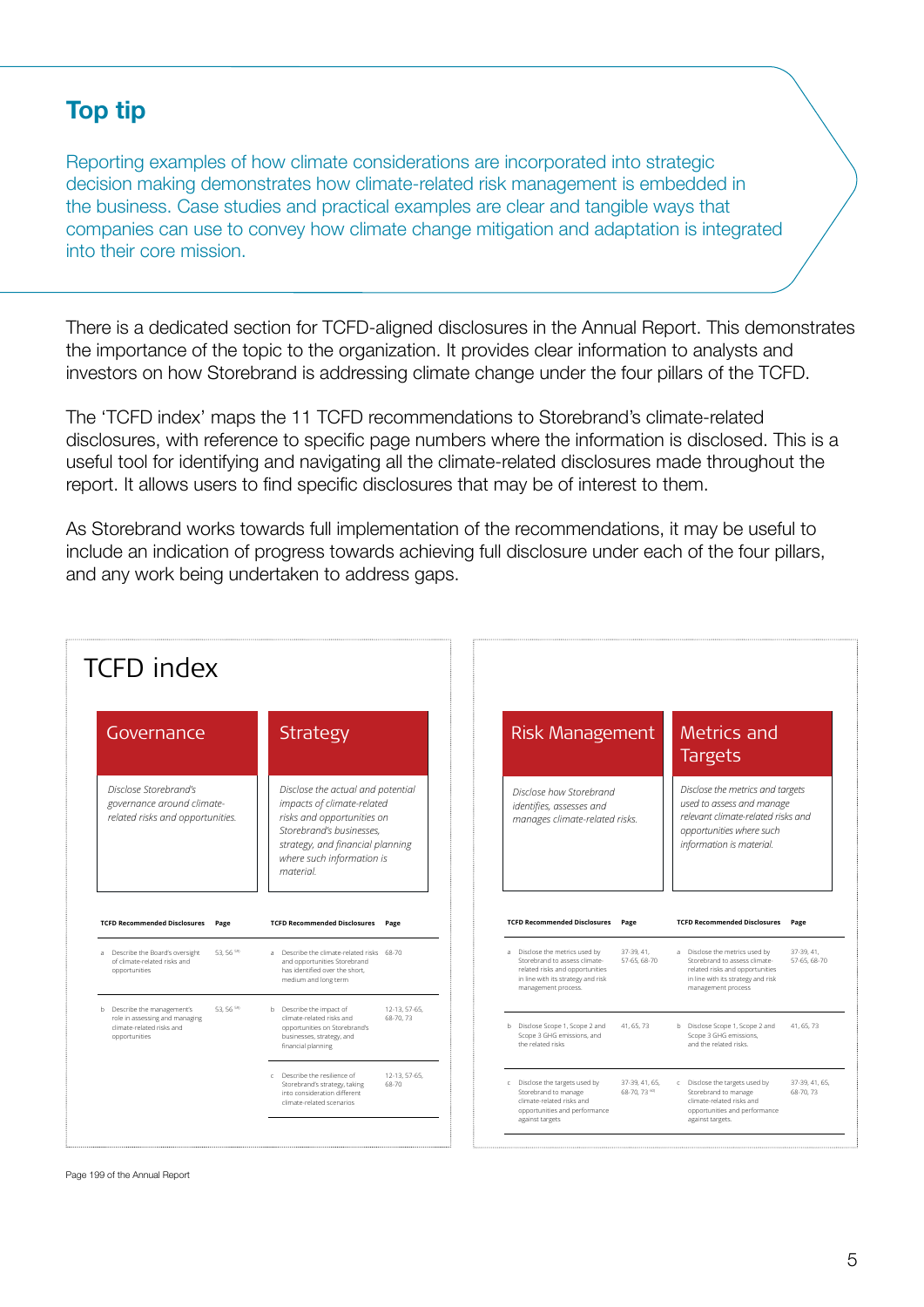` CFOs, Pension Fund Chairs and Accounting Body CEOs have signed the [A4S TCFD](https://www.accountingforsustainability.org/en/activities/tcfd/statement-of-support.html)  [Statements of Support](https://www.accountingforsustainability.org/en/activities/tcfd/statement-of-support.html) to signal their commitment to support the TCFD recommendations and work with their peers in a united effort to improve disclosure across sectors and regions. To sign up, email [info@a4s.org](mailto:info%40a4s.org?subject=TCFD%20Statement%20of%20Support)

### **GOVERNANCE**

Climate considerations are integrated within the sustainability strategy and governance structure at Storebrand. Members of the executive management group are responsible for achieving the strategic goals related to sustainability within their respective business areas. This allows users to understand that the highest level of management is responsible for achieving climate-related strategic goals.

The executive management group reviews business unit goals and targets three times a year and the Board of Directors also reviews them semi-annually. This shows that the goals and any related issues are regularly monitored and reviewed by top management and the board.

#### **Sustainability in Storebrand**

Sustainability is integrated in our business strategy and implemented across the entire business, including investments, products and product development, procurement, employment policies and business management. Our main objective is to leverage sustainability as a competitive advantage. Members of the executive management group are responsible for achieving our main strategic goals on sustainability within their respective business areas. Business unit goals and targets are reviewed three times a year by the executive management group and semi-annually by the Board of Directors. At an operational level, our work on sustainability is divided into three areas: Keeping our house in order, products and services, and communication and stakeholder engagement.

Page 12 of the Annual Report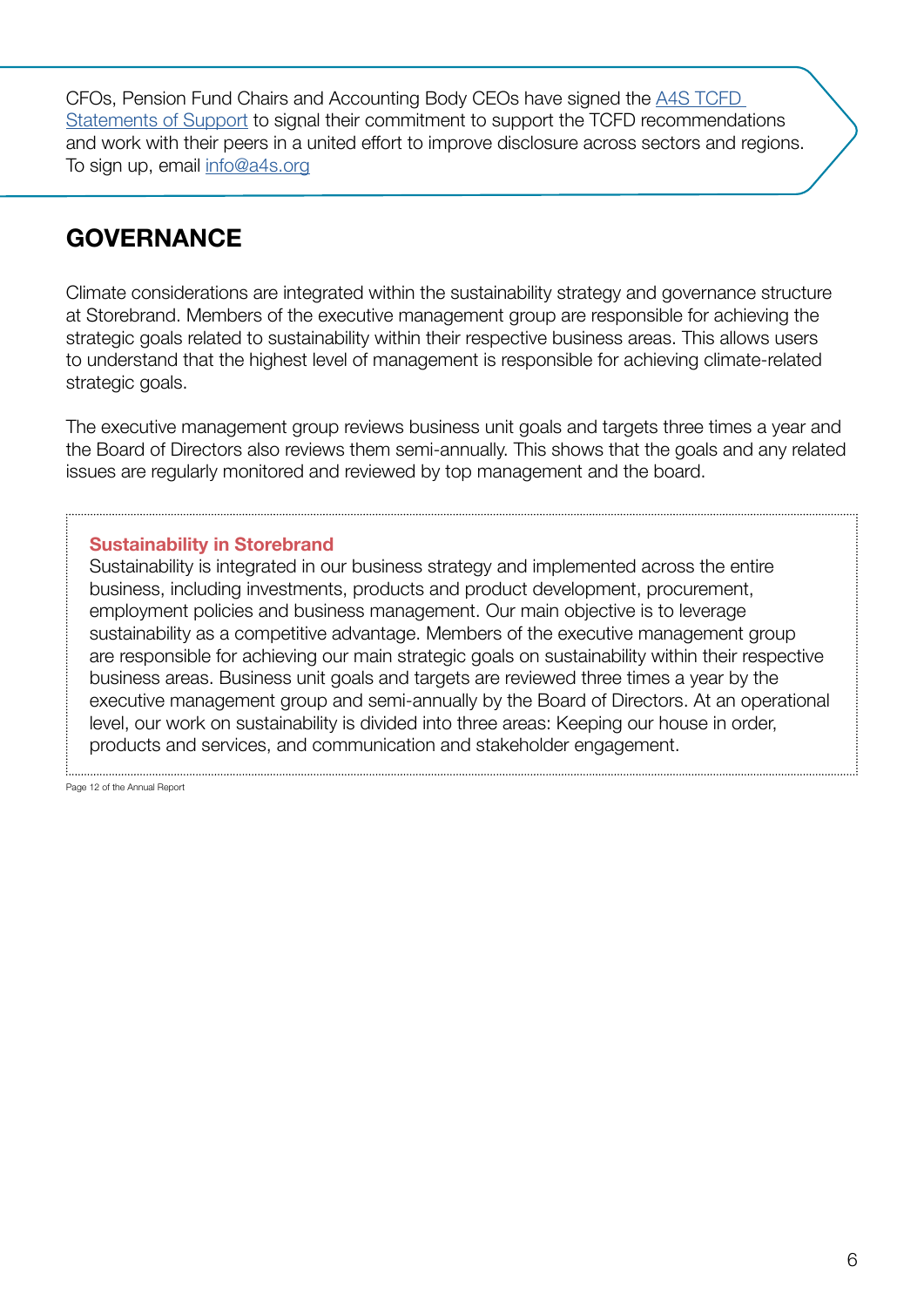### **RISK MANAGEMENT**

Storebrand identifies climate risk as a main business risk and has disclosed its governance of climate-related risks and opportunities under the 'Risk' section of the Directors' report. It highlights that climate risk<sup>2</sup> is one of several main risks that Storebrand considers. This demonstrates to investors that climate issues are a prominent feature of the organization's risk management framework.

The Board of Directors and the directors of subsidiaries oversee the risk management process, including adopting a risk appetite and risk strategy at least once a year. Risk appetite is defined as the overall risk level and what types of risk are deemed acceptable. The guidelines from the risk appetite are incorporated into the risk strategy, which sets the targets and frameworks. This disclosure gives investors confidence that climate risk is considered regularly alongside other major risks at the highest level of governance within Storebrand.

### **Risk**

Our risk management framework is designed to ensure that we take the appropriate risk for delivering returns to customers and owners, while protecting them, our employees and other stakeholders from adverse events and losses. The framework covers all risks Storebrand may be exposed to. The main risks are business risk, financial market risk, insurance risk, counterparty risk, operational risk, climate risk and liquidity risk.

The Board of Storebrand ASA and the directors of the subsidiaries adopt a risk appetite and risk strategy at least once per year. Risk taking shall contribute to the achievement of our strategic and commercial goals, including customers receiving a competitive return on their pension funds, and that Storebrand receives adequate payment for taking on risk. Risk appetite is defined as the overall risk level and what types of risk are deemed acceptable. The guidelines from the risk appetite are incorporated in our risk strategy, which sets the targets and frameworks. Based on these, more detailed strategies are compiled for different risk categories. Storebrand publishes an annual Solvency and Financial Condition Report (SFCR) which helps customers and other stakeholders understand the risks in the business and how these are managed.

Page 66 of the Annual Report

### **Top tips**

- 1. Reporting how an organization integrates the processes of identifying, assessing, and managing climate-related risks into its overall risk framework, is effective in communicating the relative importance it places on climate risks compared to other risks.
- 2. Describing the risk management processes to mitigate, transfer, accept and prioritise climate-related risks of the organization, helps in assessing whether the organization is doing enough to address the climate-related risks it has identified.

3. For detailed information about Storebrand's work on climate risk, please see pages 68-71 of the 2020 Annual Report.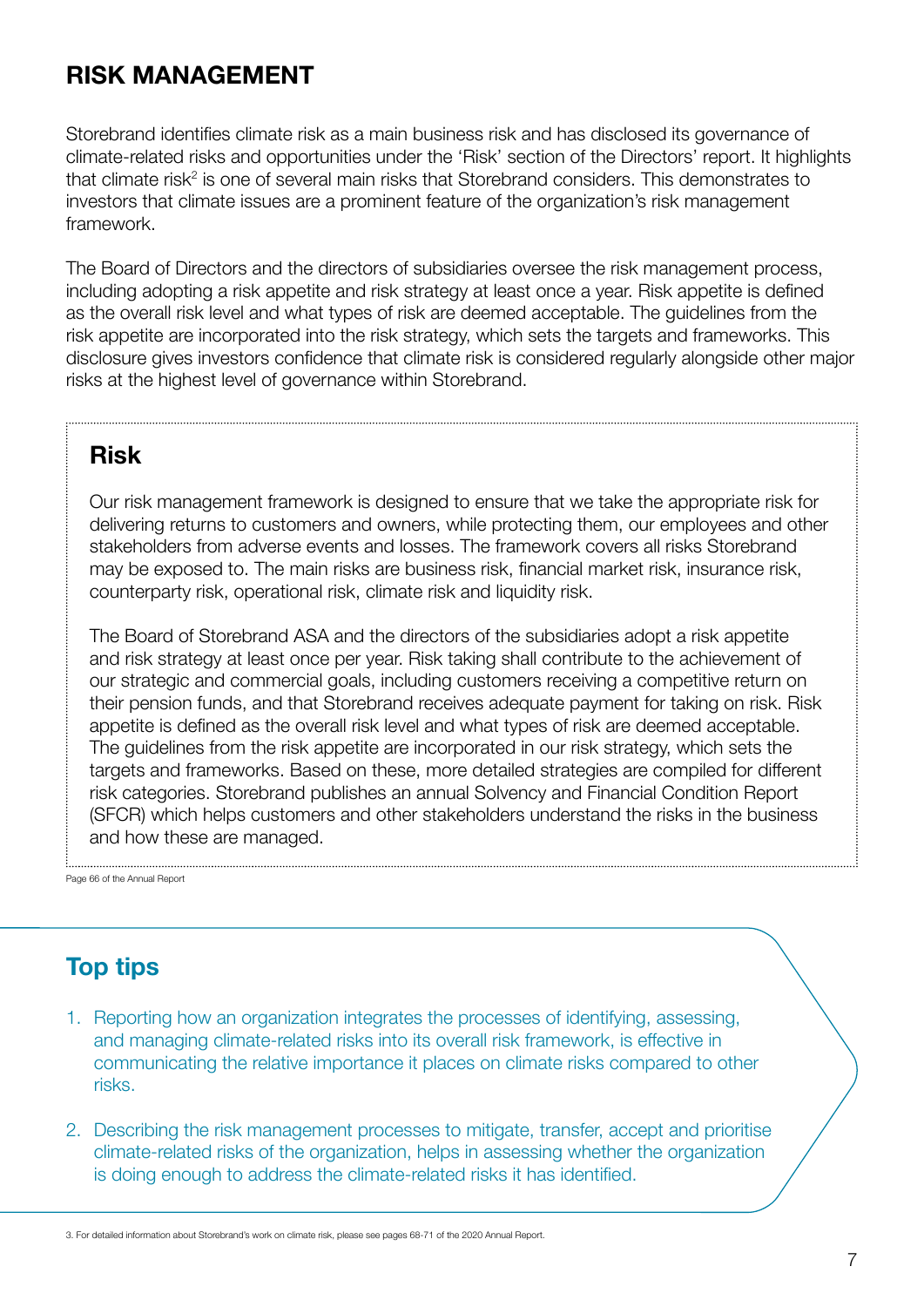## **STRATEGY**

#### **Why**

Climate change and the transition to a low-carbon society can have a significant impact on our business. This may be further exacerbated by changes in the Norwegian economy, which is vulnerable to falling oil prices and lower activity in the oil and gas industry. In developing our climate strategy, we looked at how Storebrand's activities affect climate change, how climate change and climate policy can affect our business, and how we can adapt to avoid or mitigate potential negative impacts. In addition, we identified opportunities as a result of a changing climate and the transition to a low-carbon economy, what these entail for us and how we can capitalise on them in the best possible way. This is described in the chapter 'A driving force for sustainable investments' on page 57.

The effects on investments and liabilities may be sudden in the form of market unrest, or they may unfold gradually through lower average return and persistently low interest rates. A disorderly transition also poses a risk, for instance if policy initiatives are too strong relative to technology development and investment opportunities. Vulnerability from a lower oil price and activity in the oil and gas-sector is a particular risk for Norway. A potential trigger is if the policy is abruptly strengthened to achieve Norway's goals based on the Paris agreement. A potential effect is a country-specific fall in interest rate. As part of our efforts to reduce risk, in 2020 we mapped Storebrand's exposure to the fossil sector, analyzing revenues from pension premiums, and disability coverage related to the sector and underlying industries.

Page 68 of the Annual Report

Storebrand has an integrated climate strategy. It considers:

- How the organization's business affects climate change
- How to avoid and mitigate being negatively affected by climate change and climate policy
- The opportunities relating to a transition to a low-emissions economy.

This highlights to investors that Storebrand has included a wide breadth of climate-related factors within its strategy setting.

Storebrand has summarized key external risks including transition risk, overall policy considerations and country-specific risks. This allows investors to incorporate key risks when analyzing Storebrand's exposures to climate change and make comparisons with peer organizations.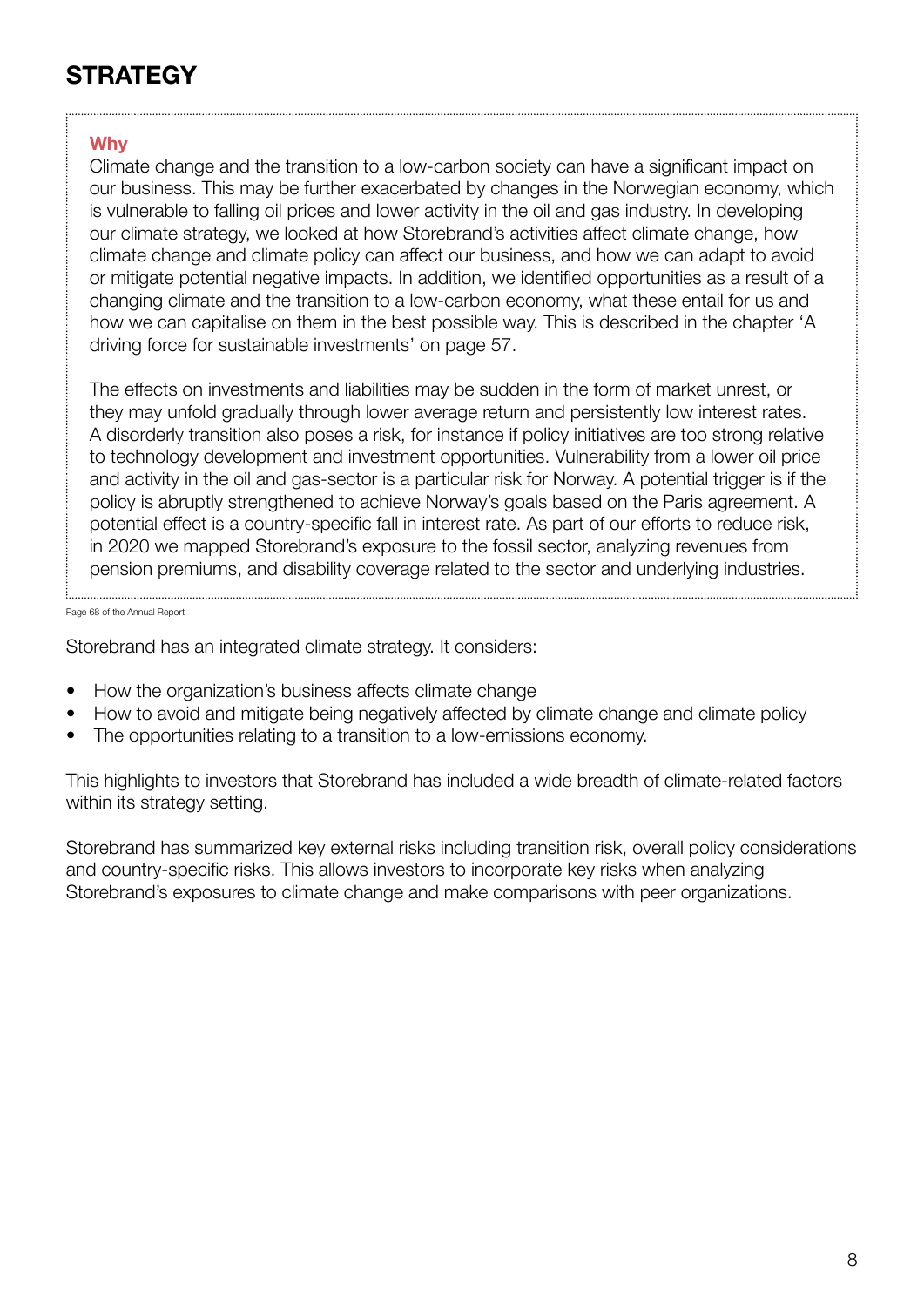### **SCENARIO ANALYSIS**

#### **Scenario analysis** High **Disorderly Too little, too late 2 Disorderly** transition risks transition risks **1 Orderly 3 Hot house world Orderly Hot house world**  $\overline{\phantom{a}}$ High

Physicalrisk

The scenarios are based on two dimensions that affect the risk.

- How serious will the impact of global warming be? (physical risk)
- Is the transition controlled or disorderly? (transition risk)

Storebrand has committed to the Paris Agreement's goal of limiting global warming to 1.5 degrees and will work for a controlled transition, similar to scenario A.

Page 68 of the Annual Report

Storebrand used the Network for Greening the Financial System (NGFS) framework to assess its climate risk in different scenarios. The key dimensions that form the basis of the scenarios have been clearly highlighted, namely the strength of physical risk and whether transition is orderly or disorderly. Using and referencing an external framework and highlighting key dimensions, allows investors to make comparisons across organizations and understand the key factors included.

Storebrand discloses the time horizons used in the assessment. Although the long term (three to ten years)<sup>3</sup> may appear short, Storebrand explains that this aligns to its structured risk assessment process which includes climate risk. As climate-related issues often manifest themselves over the medium and longer terms, it may be useful to consider assessments over a longer time frame and in line with the useful life of the organization's assets or infrastructure.

Storebrand clearly explains the high-level assumptions made under controlled, delayed and warm world scenarios. A qualitative description (see next page) was given of the main impacts.

<sup>4.</sup> Since climate risk has been integrated into Storebrand's structured risk assessment framework, which only looks at the short (1-3 years) and medium-long (3-10 years) terms, it has not included the longer-term risks occurring beyond 10 years. See page 69 of the Annual Report.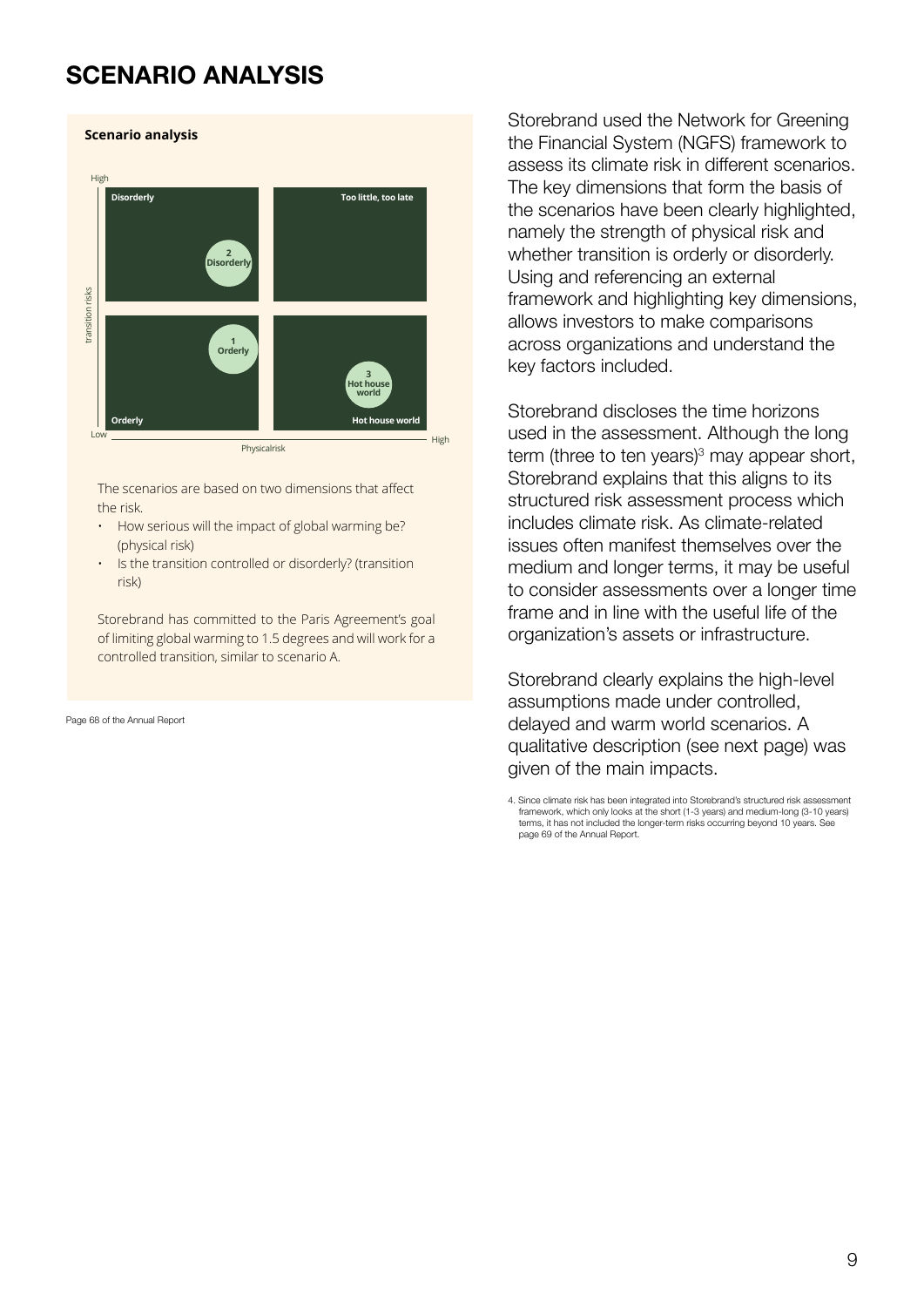#### **Scenario analysis**

Storebrand has used the NGFS framework and associated scenarios to assess climate risk. The scenarios used can be simplified as follows:

#### **1) Controlled:**

Climate policy is restructured swiftly and with force with the aim of reaching zero emissions by 2050 and limiting global warming to 1.5 degrees. The restructuring is facilitated by the fact that carbon capture becomes technically and economically viable to some extent.

### **2) Delayed:**

Varying degrees of climate crisis understanding, complex decision making and limited technology developments delay a coordinated restructuring of climate policy in relation to the goals of the Paris Agreement. From about 2025, clearer signs of negative climate change are increasing acceptance of the costs of severe austerity. Overall, the restructuring will be large enough for global warming to remain below 2 degrees.

#### **3) Warm world:**

Greenhouse emissions continue to grow, based on continuance of already existing emissionreduction measures. Low sense of crisis, lack of coordination and short-term policy priorities mean that already adopted future restrictions are implemented to a lesser extent. By 2050, emissions are higher than present levels and global warming will be above 3 degrees.

The economic implications of the potentially catastrophic climatic changes of scenario 3 cannot be quantified in a meaningful way. Therefore, we have based our assessment on the consequences of the scenarios controlled (1.5  $^{\circ}$ C) and delayed ( $>$  2  $^{\circ}$ C). Based on these two scenarios, we have identified potential risks and assessed them in short (1-3 years) and long term (3-10 years).

Page 69 of the Annual Report

Under the 'warm world' scenario, Storebrand has concluded that the impacts cannot be meaningfully quantified, demonstrating the significance of the potential impact and the limited availability of information and data for this scenario. As climate scenario analysis continues to develop, data and information for more extreme scenarios is expected to become more readily available. This will allow organizations to use it more confidently within strategic and financial planning and provide quantitative information within disclosures. Storebrand's assessment was based on two scenarios; controlled (1.5°C) and delayed (>2°C) scenarios.

The overall findings on physical and transition climate risk exposure were explained, giving a general overview of the impact across the organisation. Storebrand sets out the key climaterelated risks and opportunities across three areas of their business: asset management, real estate investments and insurance. This shows investors how the different impacts manifest across various parts of the business.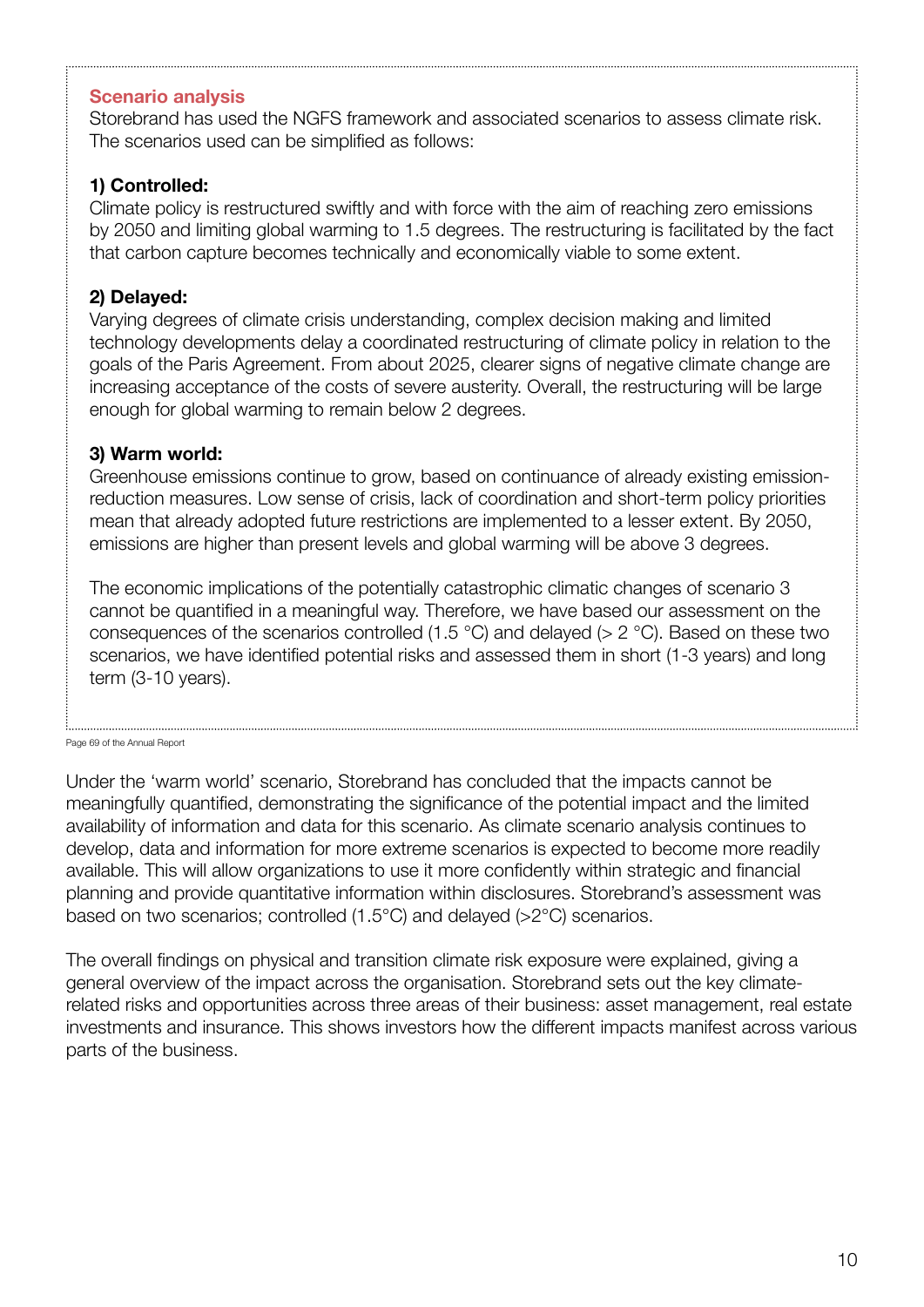### **ASSET MANAGEMENT**

Storebrand mentions that its climate-related financial risks and opportunities to its asset management business will be more significant when the world transitions to a low-carbon economy. A useful next step for disclosure would be to provide quantitative information on potential impacts and the associated timeframes.

#### **Asset management**

Our asset management's largest climate-related financial risks and opportunities are believed to lie in the transition to a low-emission society. Climate policy and regulations, more rigorous emission requirements, a changed cost structure and market preferences may affect our investments. Our most important initiatives to mitigate these risks and capitalise on potential opportunities are listed below and in the chapter 'driving force for sustainable investments'. Through Storebrand's climate strategy for investments, and our commitments through Net Zero Asset Owner Alliance, our target is to ensure that our investment portfolio shall be climate neutral by 2050. Part of the commitment is for Storebrand to set intermediate targets for emission reductions and report on target achievement.

Pages 69-70 of the Annual Report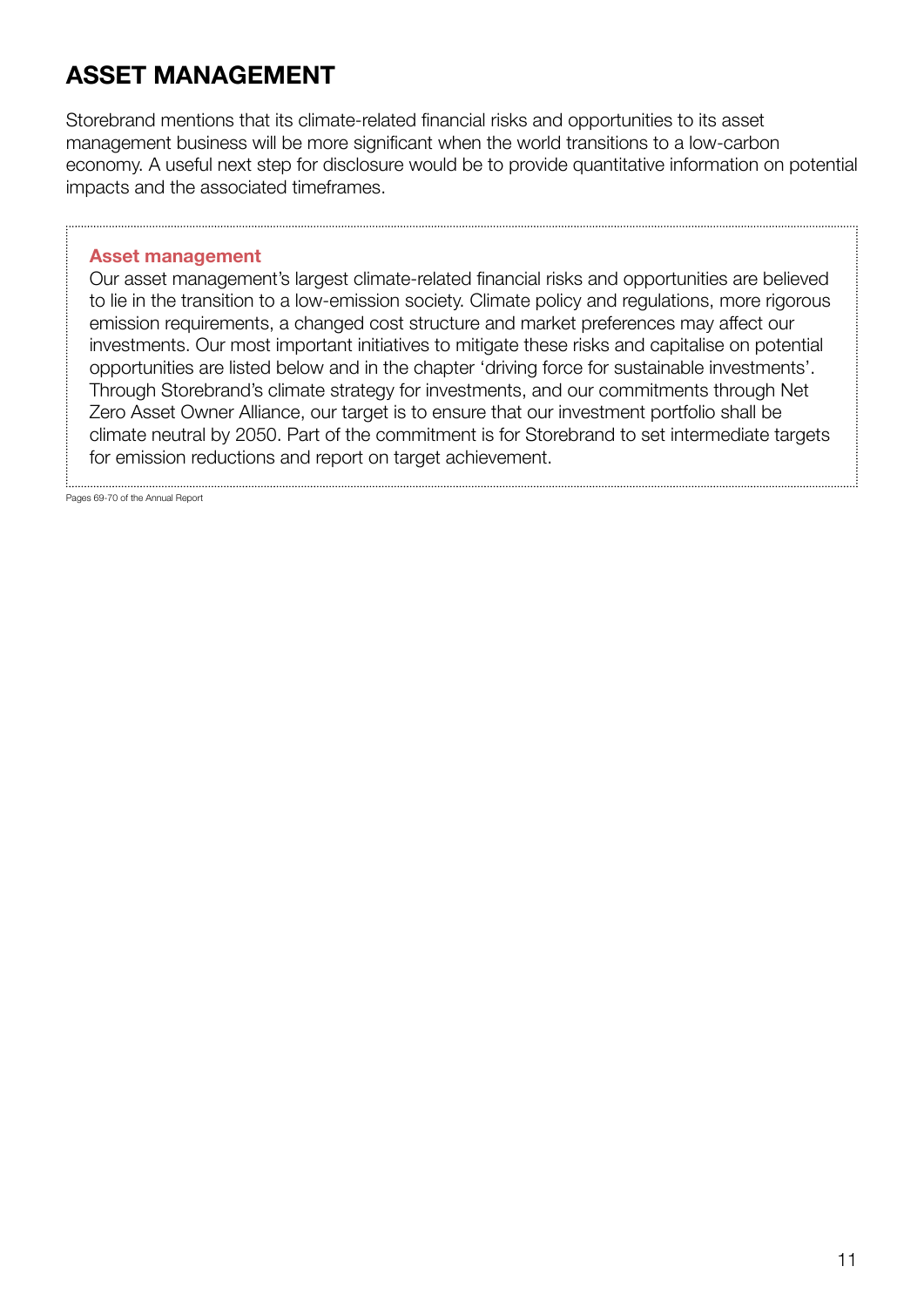### **REAL ESTATE INVESTMENTS**

Storebrand highlights the main physical and transitional risks within its real estate investment portfolio, alongside the investment held. This allows readers to understand the significance of the portfolio to the business. Mitigation measures for the risks are clearly highlighted, allowing investors to assess Storebrand's resilience.

Storebrand highlighted recent activities related to real estate investments, including road testing and target setting by Storebrand's property subsidiary, using the Science Based Targets initiative's (SBTi) methodology for setting a 1.5 degree target, and a physical risk assessment undertaken by their Swedish subsidiary, in collaboration with external experts. The work with SBTi was developed into a case study for SBTi's report outlining emissions setting methodologies for financial institutions, and will be used in their further work on transition risk in the property portfolio.

This demonstrates the investment-specific activities being undertaken to advance climate-related risk management and climate strategy.

#### **Real estate investments**

Storebrand has direct real estate investments equivalent to NOK 49 billion, which constitutes 5 per cent of assets under management. Physical risk is largely related to the effects of extreme weather on physical assets.

Transitional risks are linked to uncertainty about long-term changes. We expect the real estate sector to be subject to new requirements related to energy efficiency and climate impact. Our ability to adapt to these requirements is essential for us to manage risk and capitalise on market opportunities. In 2020, Storebrand's property subsidiary, in collaboration with The Science Based Targets initiative (SBTi), tested their methodology for setting science-based targets in line with the1.5 degree target of the Paris Agreement. The aim of the pilot project was to establish a target, and an associated emission pathway to 2050. The pilot project was part of a report published in connection with SBTi launching its methodology to set science-based emission targets for financial institutions. The pilot project and the associated target includes intermediate targets on the road to carbon neutrality in 2050 and is a management tool that will be used in our further work on transition risk in the property portfolio.

Risk-reducing measures that we have already implemented include property certification and rating through the Global Real Estate Sustainability Benchmark (GRESB).

Through 2020, we have been working on a project to develop a tool for climate accounting and forecasting for real estate, which is due to be completed in 2021. SPP Fastigheter, Storebrand' s Swedish subsidiary in real estate investments, conducted an assessment in 2020 of its exposure to physical climate risk, mainly increased rainfall and flooding for all its properties. The analysis indicates that a couple of properties in the portfolio are at medium flooding risk, and work is underway to assess potential adaptation measures at these properties

Page 71 of the Annual Report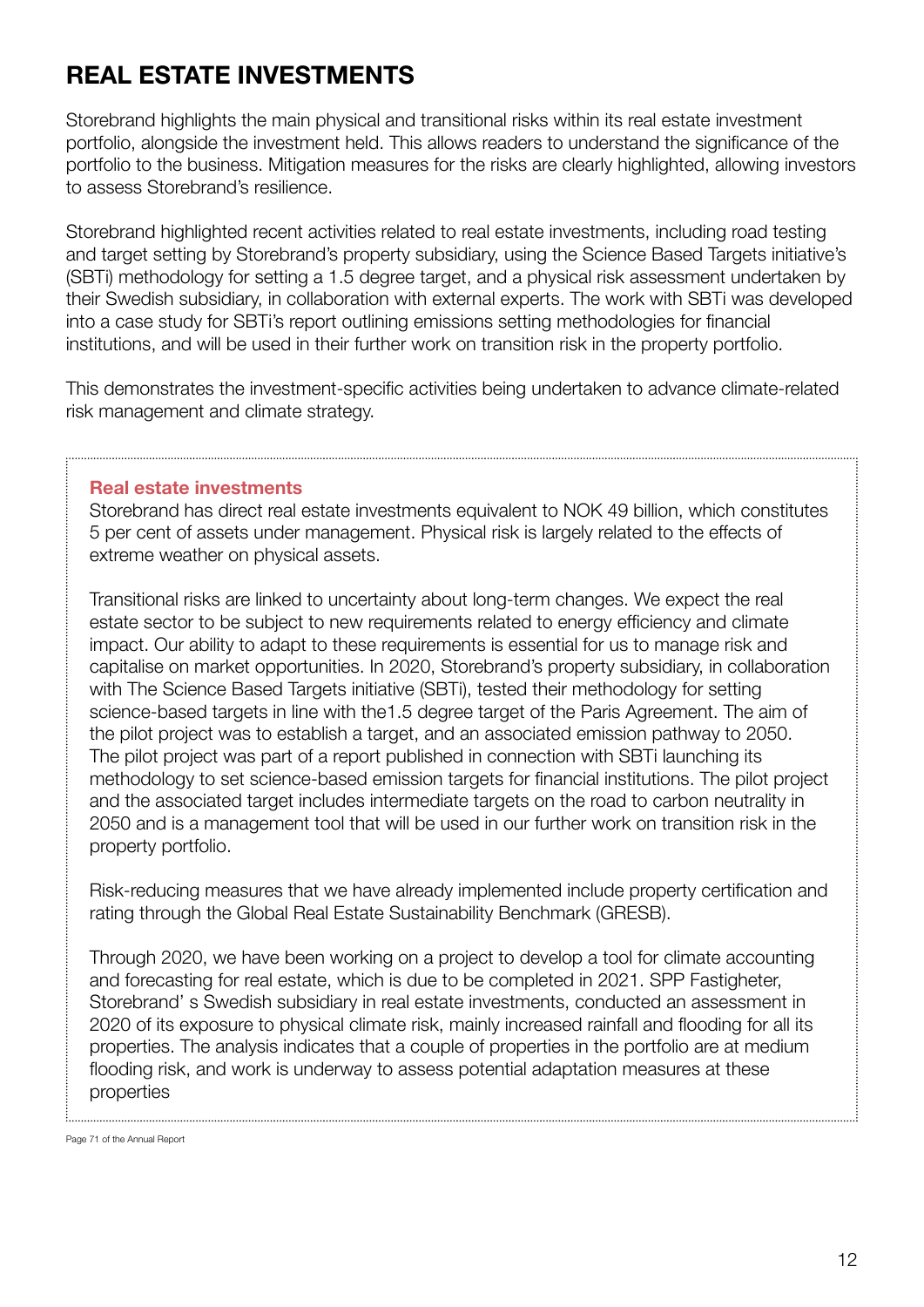### **INSURANCE**

Storebrand discloses that the direct impact on insurance liabilities is limited as the business is largely based on reassurance with annual adjustment of agreement terms. This gives confidence to investors that exposure has been considered and assessed. Both physical risk and transition risk are discussed, showing both have been included within the assessment. A useful next step would be to provide quantitative information for the risks associated with its real estate and casualty insurance business, alongside any sector-specific scenario analysis undertaken.

Key mitigating initiatives have been disclosed which cover the climate risks identified. This shows how Storebrand is integrating climate risk into existing processes such as underwriting and developing climate-related competencies among customers.

#### **Insurance**

The direct impact of climate change on Storebrand's insurance obligations is limited because our business is largely based on reassurance where the terms of the agreement are adjusted annually. As a responsible insurance company, we still have a responsibility to assist our customers in securing themselves and their assets against potential climate risks. The biggest climate related financial risk to our property and non-life insurance business is increased insurance settlements related to climate related damage. In the long term, rising sea levels and changes in weather patterns can also have an impact. Risks associated with changing customer behaviour, technological developments and new regulations will also affect the property and non-life insurance market.

Our main measures to reduce climate risk are the following:

- Risk assessment and pricing: Climate factors are included in risk assessment and pricing in the underwriting process.
- Exposure mapping and reinsurance: We reinsure assets in areas with high exposure to physical risk associated with climate change.
- Diversified risk through national plan: Participation in Norwegian natural perils pool is statutory and provides joint reinsurance protection linked to property insurance for real estate and housing.
- Pilot project under the auspices of UNEP FI: As one of 18 insurance companies, we have participated in a project for further development of standardised reporting for insurance providers in accordance with TCFD. We participated in the working group which analysed physical risk related to increased rainfall and flooding. The work resulted in a report launched in January 2021.
- Rewarding damage prevention: We actively communicate with our customers, encouraging damage prevention measures, such as securing property during periods prone to flooding.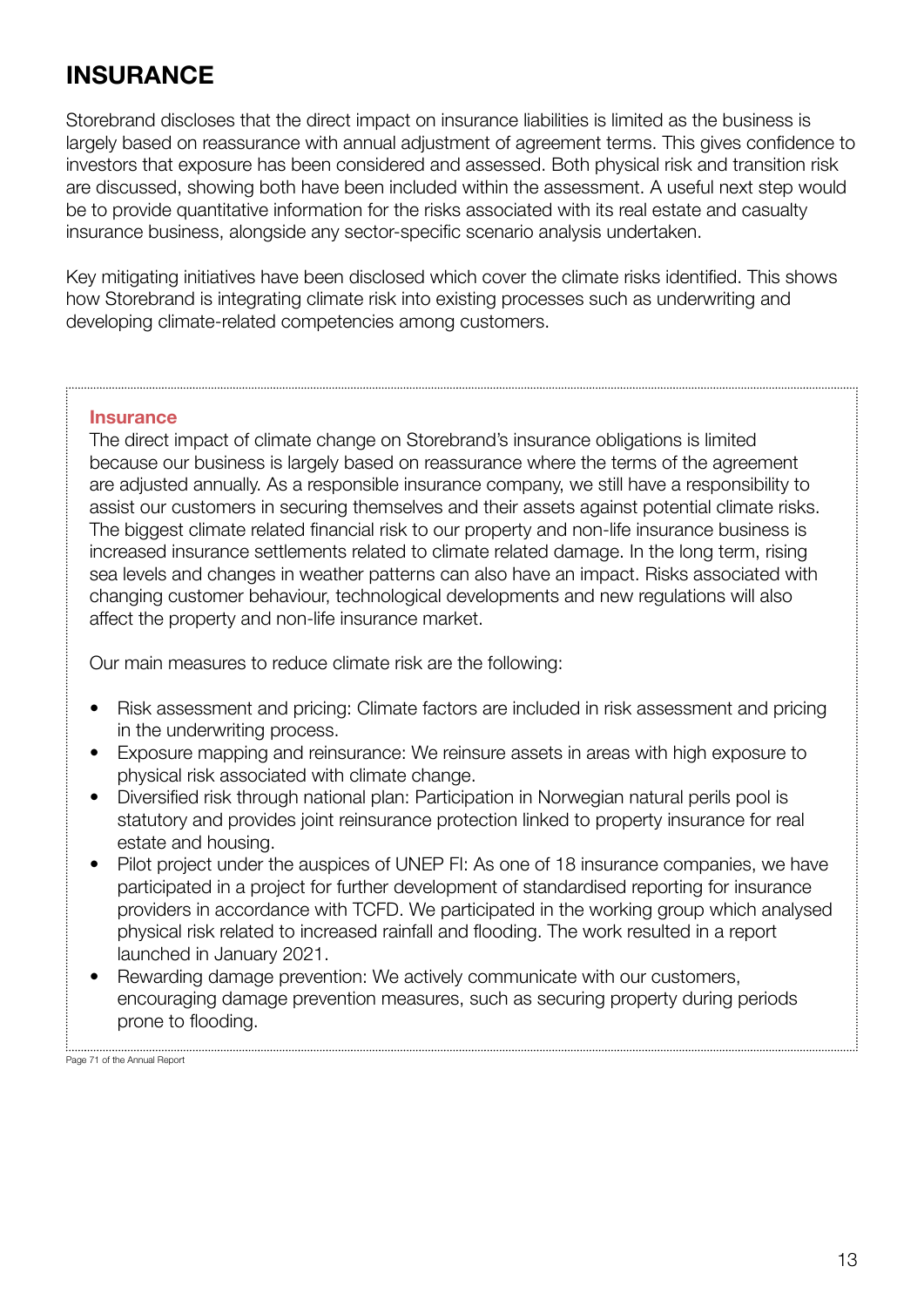### **THE ROLE OF FINANCE IN SCENARIO ANALYSIS**

- The finance team can play an important role in the scenario selection scoping process. Financial data is an important input that is considered during materiality assessments conducted to determine the scope of scenario analysis. The finance team is the gatekeeper to accurate and robust data and can validate the integrity of the underlying inputs used in modelling.
- The outputs from scenario analysis help to understand the impacts on revenues, costs and earnings under each scenario. Finance teams can use this data to analyse the impacts on the business and develop appropriate mitigation action plans. The results and insights from the scenario analysis can be used to inform regular financial processes such as capital allocation, budgeting, forecasting and reporting.
- Finance teams should be closely involved in drafting the disclosures on climate-related risks and opportunities based on the scenario analysis process and results. This process should follow the same rigour and discipline of financial reporting.

For further guidance on TCFD climate scenario analysis, please [see the A4S resource here](https://www.accountingforsustainability.org/en/knowledge-hub/guides/tcfd-climate-scenario-analysis.html).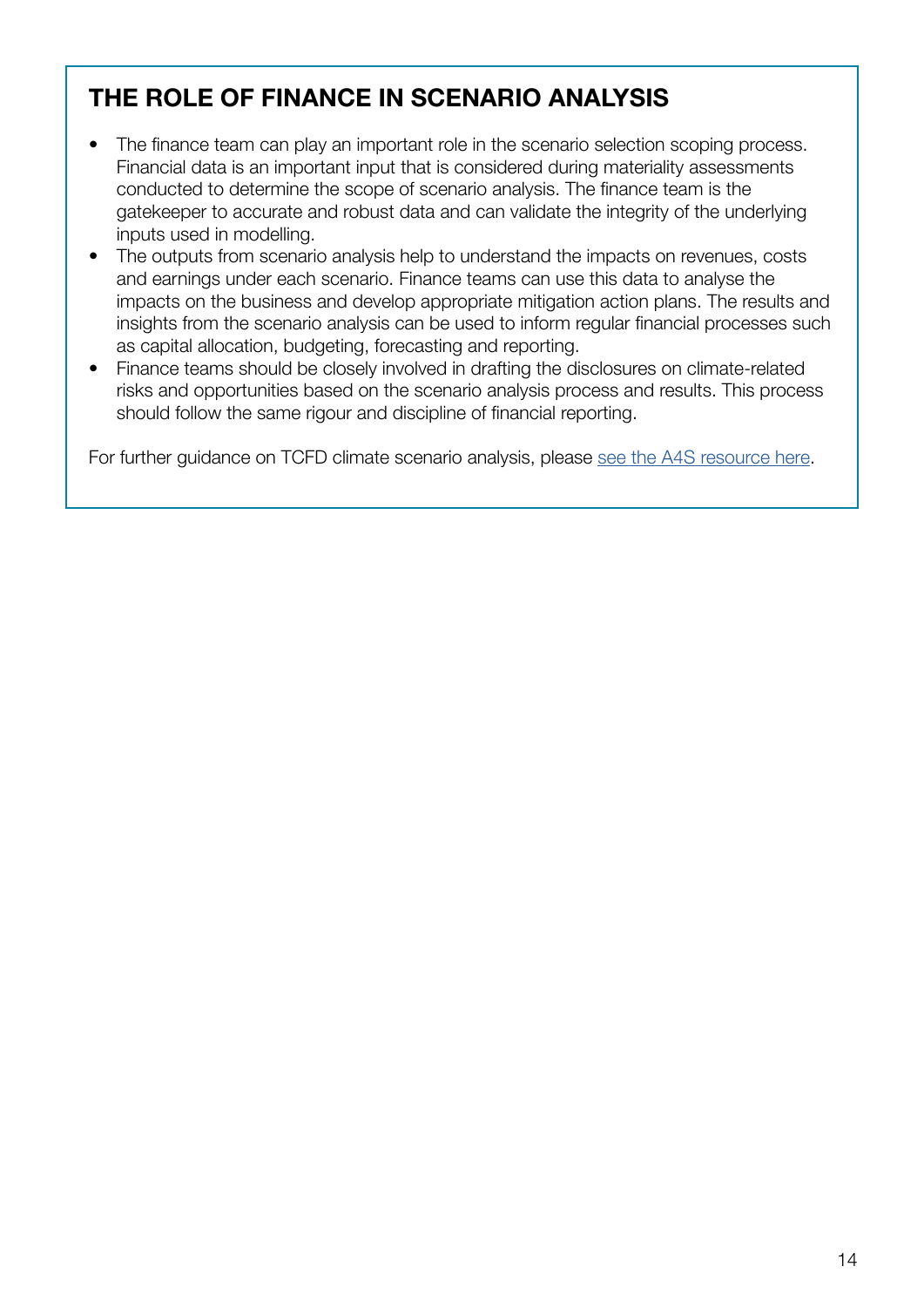### **METRICS AND TARGETS**

Storebrand has provided details of key projects and their associated metrics and targets for 2025. These projects and related disclosures are in line with the TCFD recommendation to disclose the targets set to manage climate-related risks and opportunities.

The projects disclosed are related to resource efficiency, energy use, products and services and markets which are broad areas for consideration recommended by the TCFD.

In addition to including metrics and targets throughout the report, Storebrand has compiled all ESG-related metrics and targets as an appendix to the Annual Report.

We have established a framework with the following targets for 2025:

- Emission targets for equity, corporate bonds, and real estate investments: In line with the IPCC's 1.5°C scenarios and commitments communicated through Storebrand's climate strategy and the Net Zero Asset Owner Alliance (NZAOA), we aim to reduce the carbon footprint in the Storebrand Group's total equities, corporate bond, and real estate investments by at least 32 per cent by 2025 with the base year in 2018.
- Climate reduction objectives for high emission sectors: Storebrand will set targets for emissions reductions for high emission sectors during the first half of 2021. See our equity exposure to high emission sectors below.
- Be an active owner and driving force: Storebrand Asset Management (SAM) leads Storebrand's work with active ownership. In line with SAM's strategy for active ownership, particular focus will be placed on our active ownership and engagements with the 20 companies where we own the largest emissions. This will mainly be done in cooperation with other investors in initiatives such as Climate Action 100+
- Reorient capital towards solution companies: Storebrand's target is that 15% of our total investments will be invested in what we define as solutions by 2025. It includes equity investments in solution companies, green bonds, certified green property and investments in green infrastructure.
- Engage customers and offer solutions: Storebrand aims to engage customers and offer products and solutions that ensure more capital in invested in solutions and less capital is invested in high-emission companies and sectors.

Page 70 of the Annual Report

### **Top tip**

Setting targets and reporting on performance in line with these targets, demonstrates commitment and transparency. Science-based targets provide a clearly defined pathway for companies to reduce greenhouse gas emissions.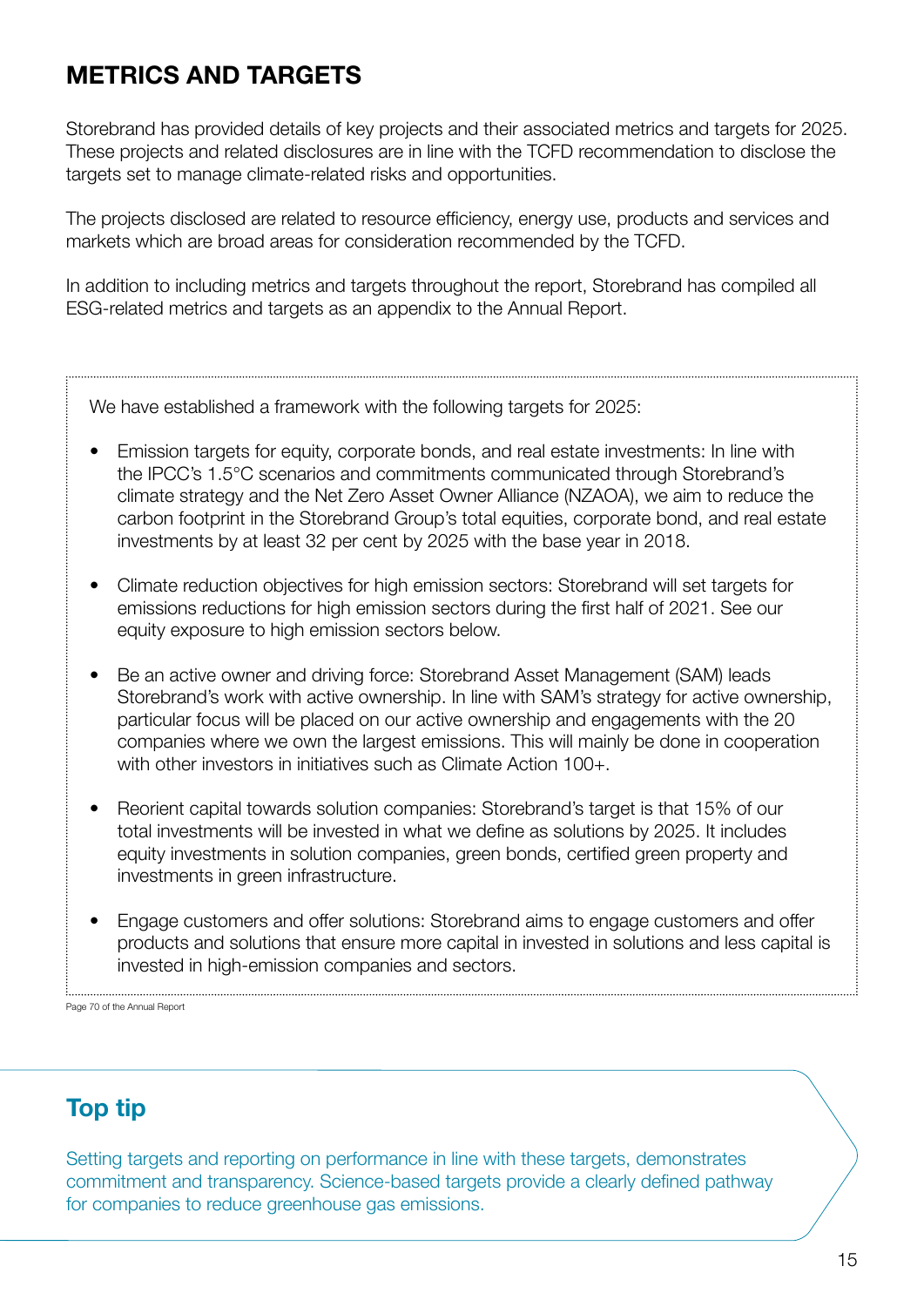## **OVERALL COMMENTS**

Storebrand has clearly set out its actions and progress in accordance with the TCFD recommendations and has clearly identified how its reporting maps to the key pillars of the TCFD. Storebrand has clearly considered how climate-related risks and opportunities will impact upon its business and strategy, and has incorporated these considerations within the Director's report, indicating to analysts the importance of these considerations at board level.

Storebrand has outlined how climate-related risks and opportunities will impact key areas of the business, which is an important consideration when determining strategy at divisional level and which will enable analysts to understand the extent to which climate-related risks and opportunities have been considered. As Storebrand develops its disclosures further and expands quantitative analysis, users will be able to further understand the financial impact of the risks and opportunities assessed.

The climate mitigation strategy and key metrics and targets used to measure success have been clearly outlined, and alignment to SBTi methodology provides a recognisable framework against which targets are being set. Alignment to a 1.5 degree scenario demonstrates ambition in line with the pace and scale needed to prevent the most devastating impacts of climate change, and one which is likely to be more widely adopted in a business landscape that is increasingly aware of our collective responsibility to mitigate climate change.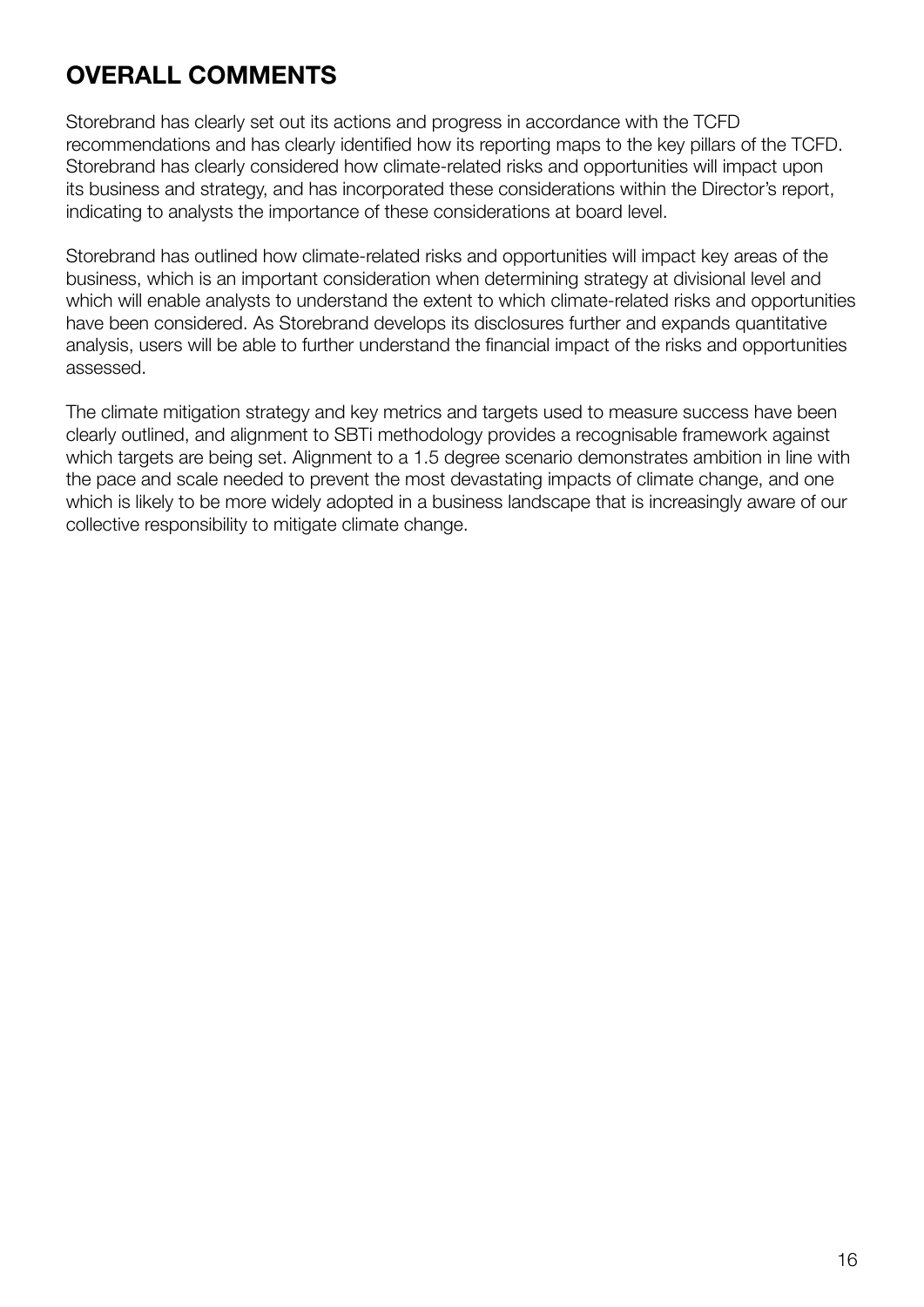## **FURTHER RESOURCES**

- [A4S TCFD Top Tips for Finance Teams](https://www.accountingforsustainability.org/en/activities/tcfd/tcfd-guidance.html)
- [A4S TCFD Insight Series](https://www.accountingforsustainability.org/en/activities/tcfd/tcfd-insights.html)
- [A4S TCFD Climate Scenario Analysis guidance](https://www.accountingforsustainability.org/en/activities/tcfd/tcfd-guidance.html)
- [TCFD recommendations](https://assets.bbhub.io/company/sites/60/2021/10/FINAL-2017-TCFD-Report.pdf)
- [TCFD technical supplement on scenario analysis](https://assets.bbhub.io/company/sites/60/2020/10/FINAL-TCFD-Technical-Supplement-062917.pdf)
- [TCFD Technical Annex Implementing the Recommendations of the Task Force on Climate](https://assets.bbhub.io/company/sites/60/2021/07/2021-TCFD-Implementing_Guidance.pdf)[related Financial Disclosures](https://assets.bbhub.io/company/sites/60/2021/07/2021-TCFD-Implementing_Guidance.pdf)
- [TCFD knowledge hub](https://www.tcfdhub.org/)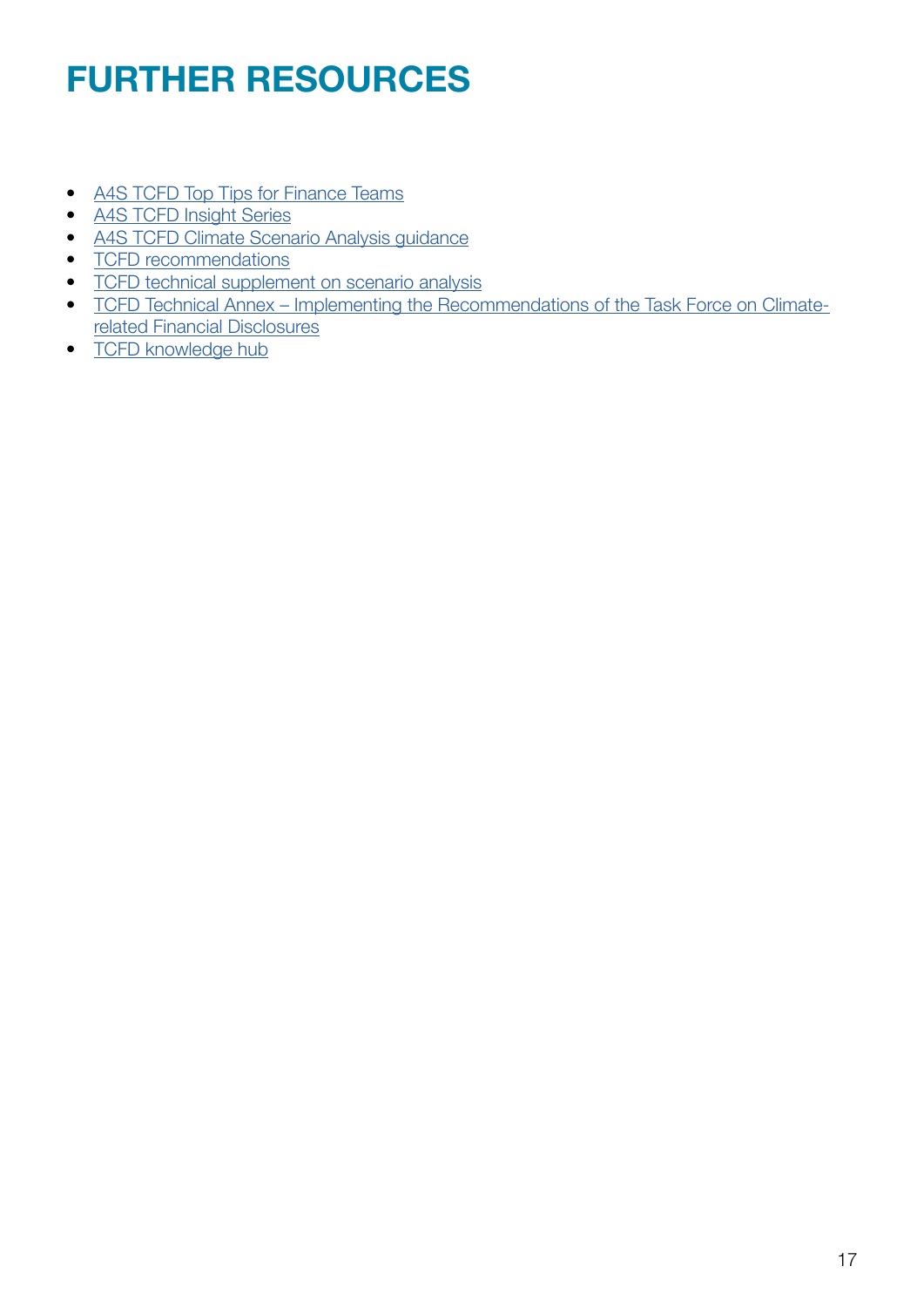## **ABOUT A4S**

Our vision is a future where sustainable business is business as usual.

HRH The Prince of Wales established A4S in 2004 to work with the finance and accounting community to:

- **Inspire finance leaders** to adopt sustainable and resilient business models
- **Transform financial decision making** to reflect the opportunities and risks posed by the climate crisis and other environmental and social issues
- **Scale up action** to transition to a sustainable economy

A4S has three global networks:

- **Chief Financial Officers (CFO) Leadership Network** CFOs from leading organizations seeking to transform finance and accounting.
- **Accounting Bodies Network (ABN)** members comprise approximately two-thirds of the world's accountants.
- **Asset Owners Network** Pension Fund Chairs who integrate sustainability into investment decision making.

### **FURTHER GUIDANCE FROM A4S**

Developing a strategic response to macro sustainability trends

- Managing Future Uncertainty
- Engaging the Board and Executive Management
- Finance Culture
- Incentivizing Action\*

#### **MEASURE WHAT MATTERS**

Developing measurement and valuation tools

- Natural and Social Capital Accounting
- Social and Human Capital Accounting
- Valuations and Climate Change

#### **LEAD THE WAY TRANSFORM YOUR DECISIONS**

Integrating material sustainability factors into decision making

- Strategic Planning, Budgeting and Forecasting
- Management Information
- **Capex**

#### **ACCESS FINANCE**

Engaging with finance providers on the drivers of sustainable value

- Enhancing Investor Engagement
- Debt Finance
- Implementing the TCFD Recommendations
- Implementing a Sustainable Finance Framework

\*coming soon

Download the guides from [www.accountingforsustainability.org/guides](http://www.accountingforsustainability.org/guides)